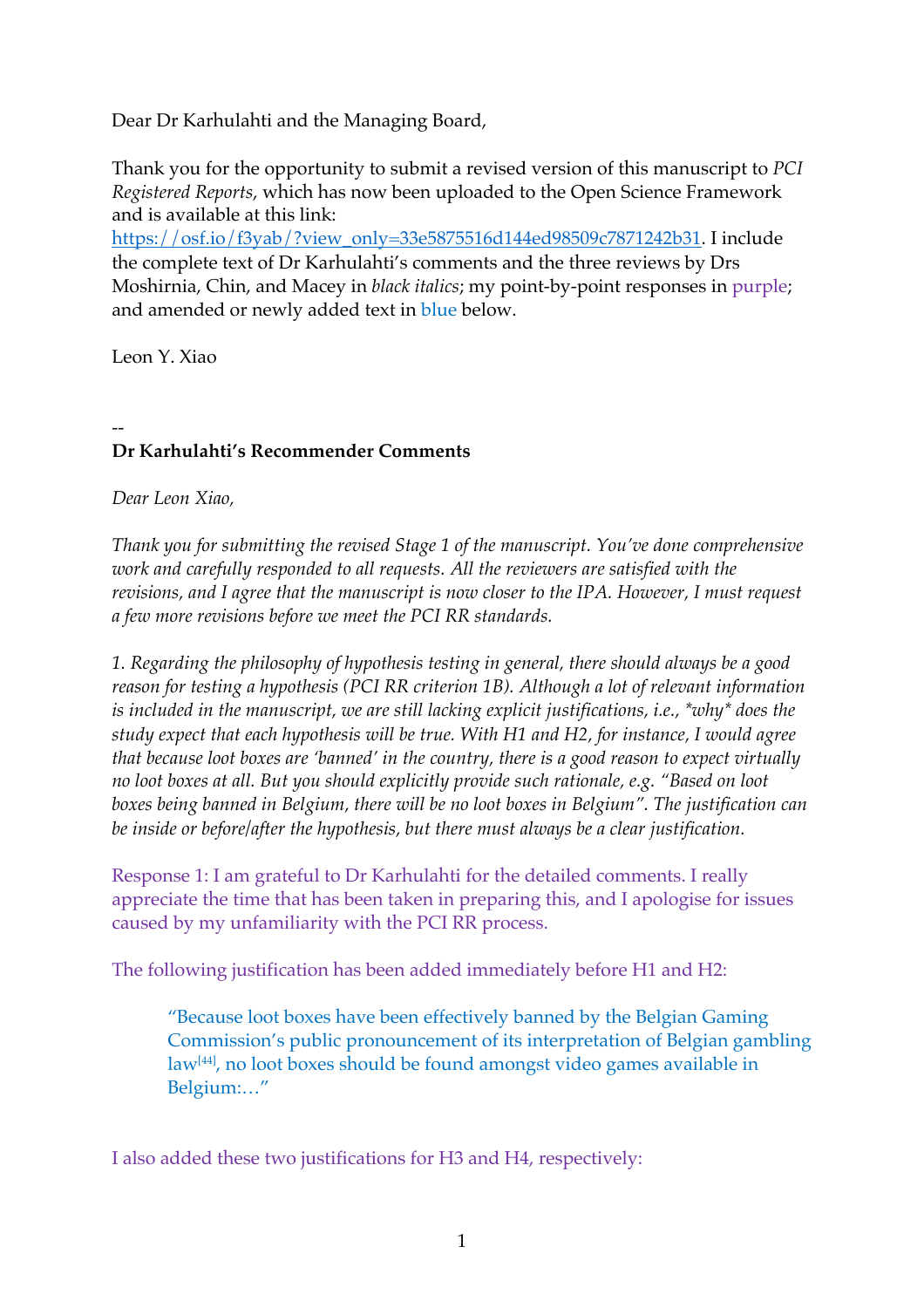"Assuming that the Belgian ban on loot boxes has been effective to some perceivable degree, then the availability of loot boxes in Belgium should be lower than previously observed in other countries that have not actively regulated this mechanic (*e.g.*, the UK):

 $[...]$ 

"For the Belgian ban on loot boxes to be deemed fully effective, it must not only reduce loot box availability through the usual domestic channel of downloading iPhone games from the Belgian Apple App Store but also prevent potential technical circumventions (e.g., downloading the games from the UK Apple App Store from within Belgium and purchasing loot boxes in that version of the game). Preventing such circumventions appears technically difficult and therefore unlikely to have been accomplished: …"

*2. As an example of the above issue: on page 8, after stating the hypotheses, a conflicting interpretation of H1 and H2 seems to occur: "Hypotheses 1 and 2 mean that a Belgian loot box prevalence rate of \*less\*than or equal to 2% will be found", while the actual H1 and H2 state a \*higher\* prevalence. Lower prevalence, again, is suggested on page 13, but higher is suggested in the table at the end of the MS. Please clarify and justify which result is expected. Also, please note that, as currently H6 expects that at least 3 games will include loot boxes, this would conflict with expecting less than 3% loot box prevalence (H1 and H2). Clearly stating the rationale in each case will solve this.*

Response 2: H1 and H2 now refer to 0% as before given Dr Karhulahti's Comment 10. There should no longer be any conflicting references on that point.

Regarding that H6 (now H4) appears to predict a 3% loot box prevalence rate, I do not actually know that those three games (which were published some time ago) will appear in the 100 highest-grossing list in Belgium by the time of data collection, so although it appears to be a contradictory on the face of it, I do not think it necessarily is.

*3. Justification is also needed in Type 1 error control. It currently reads: "The rate of 2% was chosen instead of 0% to provide type 1 error control." But one needs to justify why 0.02 was chosen as a control. I provided one such example in my previous letter (a previous study found 1 false positive, which was doubled to be safe). As I have now read your new commentary paper, which demonstrates no less than 22.9% (!) disagreement rate between two studies, it might be justifiable to use even more control than 2% (one of the examples in the commentary reminds me of the problematics in assessing the level of skill, when evaluating a mechanic to be considered gambling/loot box, see:*

*Lipton, M. D., Lazarus, M. C., & Weber, K. J. (2005). Games of skill and chance in Canada. Gaming Law Review, 9(1), 10-18.)*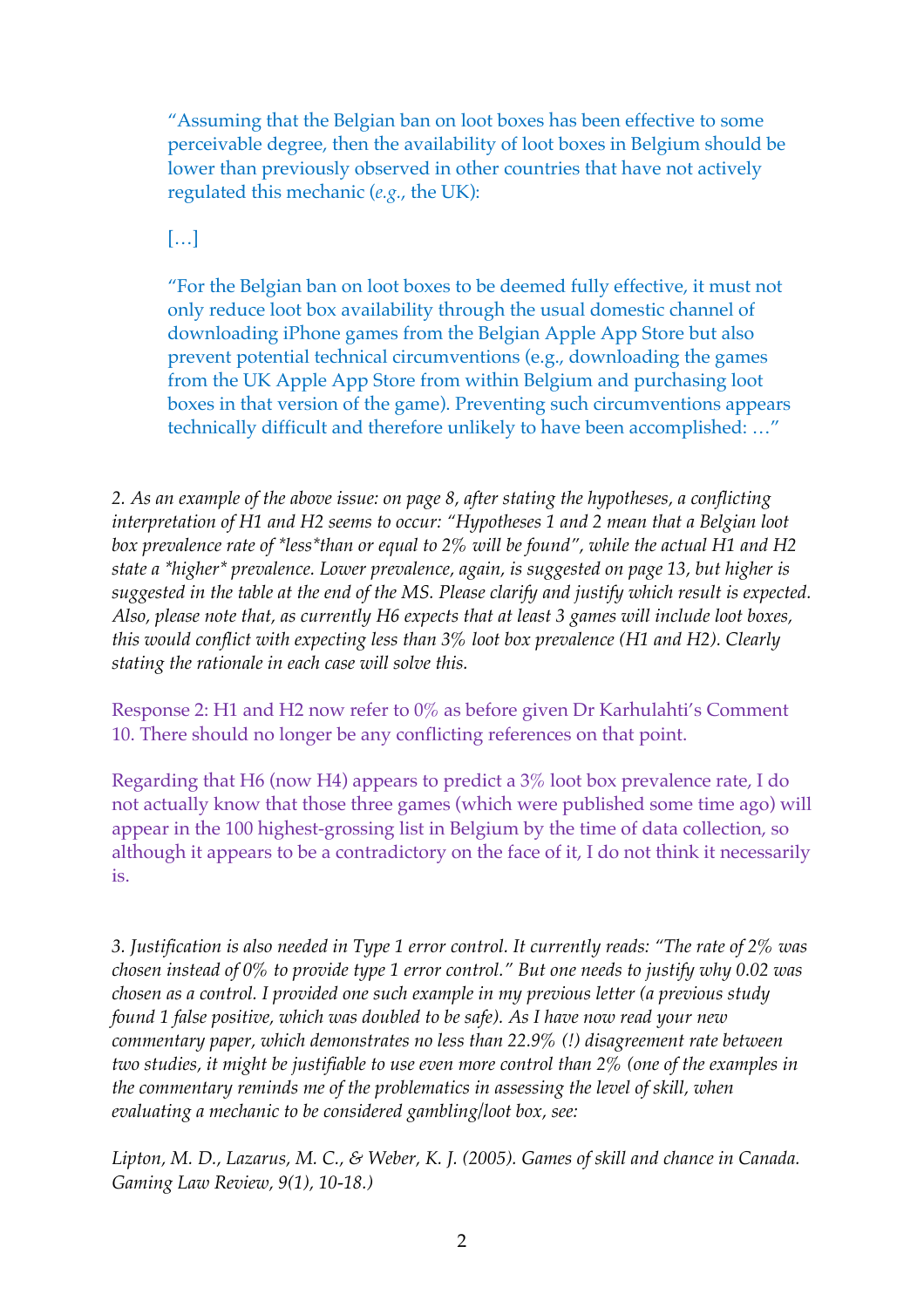*(I mention this paper just it in case it might be useful later)*

*To be clear, it is up to you to decide what error control to use, and you can definitely keep 2%, but whatever number you use, please justify it (at least briefly explain why it was chosen). For these hypotheses, perhaps also address the possibility that some loot boxes operate with a license and, if such evidence is found, they will not count in H1/H2. In general, it could be useful to refer to "unlicensed loot boxes" maybe?* 

Response 3: The justification that Dr Karhulahti has suggested is now fully set out I the manuscript. In addition, the possibility that some loot boxes might be licensed is now mentioned and will be accounted for. I will keep the very apt 'unlicensed loot boxes' terminology in mind for future use:

"A Belgian loot box prevalence rate of  $0\%$  should be found amongst all games studied and amongst those games studied that were deemed suitable for underage players. However, considering that one previous loot box prevalence study identified an 1% false positive rate through its data collection process [4], to provide for type 1 error control, Hypotheses 1 and 2 will be accepted even if up to two Belgian games studied are identified as containing paid loot boxes (i.e., a prevalence rate of up to 2% will be deemed as effective elimination of loot boxes from the Belgian market). Considering that some video games might contain loot boxes which are duly licensed by the Belgian Gaming Commission (whose confirmation will be sought by the present study), any games that are so licensed will be excluded from the sample for the purposes disconfirming Hypotheses 1 and 2."

*4. Regarding H4 and H5, there seems to be no justification and, as you say, the numbers are based on mere intuition (theoretically, you could craft 101 unique hypotheses for the prevalence and one of them would be true!). Therefore, I must ask you remove these hypotheses (unless a good justification is found). When a research field is not yet at a stage where hypotheses can be crafted based on good existing knowledge, more work is needed before hypothesis testing can be started. See e.g.,* 

*Scheel, A. M., Tiokhin, L., Isager, P. M., & Lakens, D. (2021). Why hypothesis testers should spend less time testing hypotheses. Perspectives on Psychological Science, 16(4), 744-755.*

*That said, you can surely provide an estimation of how many loot boxes there might be, but that wouldn't be hypothesis testing (there would be no hypothesis to test, but RRs can also be used for transparent estimation in order to provide unbiased estimates).* 

*Although this goes beyond the present study, I could imagine that reviewing the global literature and data on gambling regulation in general could yield a reasonable prior concerning the effect of successful regulation strategies. For instance, we do know that illegal gambling exists around the world, but perhaps less so in successfully regulated countries. Whether loot box regulation is useful or successful could be, in the future, based on this*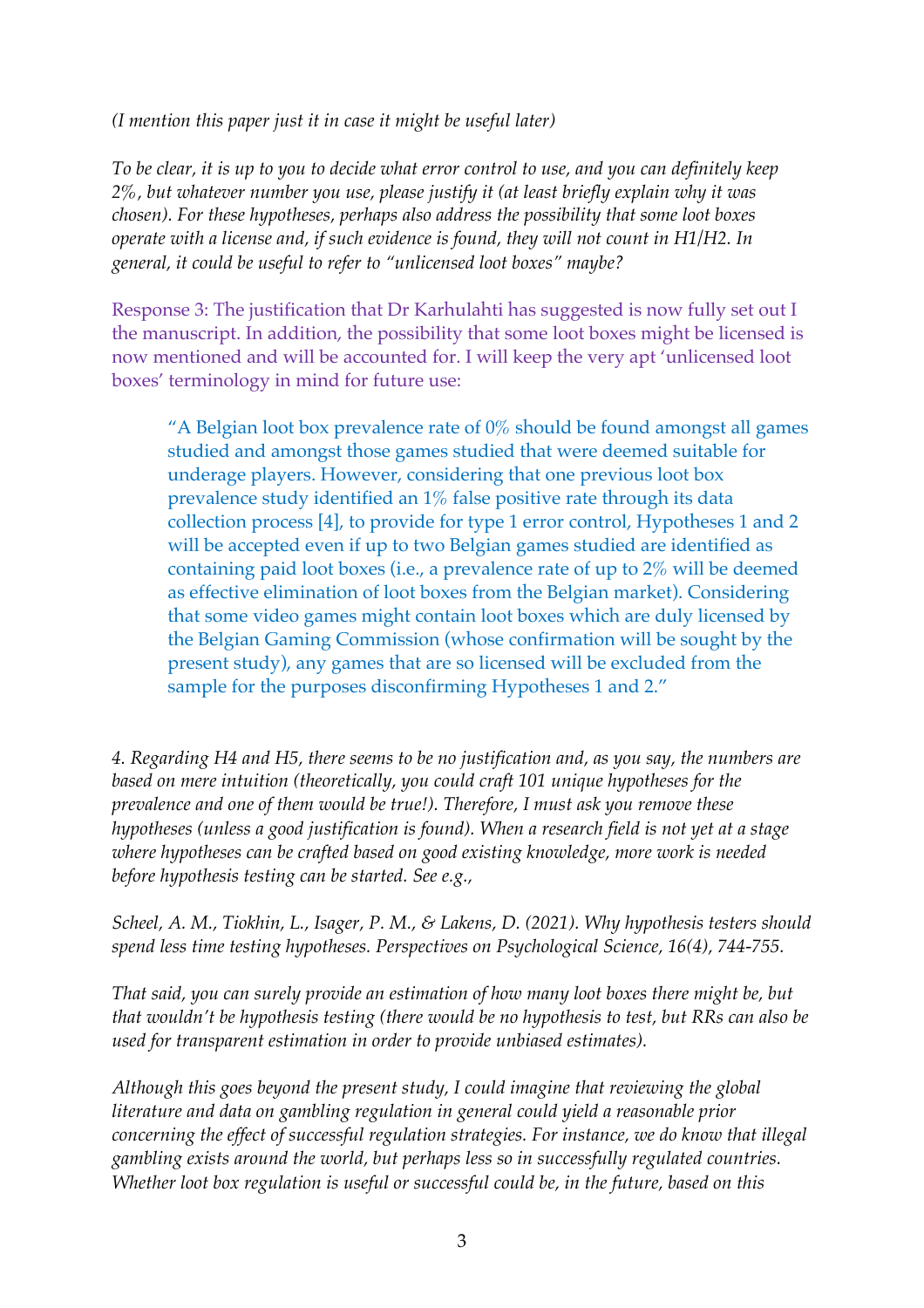*previous knowledge of regional (online) gambling regulation. But again, I highlight that using this kind of (or similar) approach in the present study could lead to new issues and the need for new reviews, for which removing H4 and H5 is likely the better option (again: you may still discuss the level of prevalence when the results are known, but you cannot make related \*confirmatory\* claims).*

Response 4: H4 and H5 have been removed. I intended effectively to preregister how I will interpret the Belgian loot box prevalence rate that will be found as I am conscious of the significant amount of discretion that I would have after data collection (law being a discipline where the same percentage can be interpreted in very different ways by different researchers). I now do this as part of how I will interpret the results of H3; I hope this would be acceptable:

"… how strongly this recommendation will be put by the present study in the Discussion section depends on the identified Belgian loot box prevalence rate that will be identified (a reduction to below 50% will be deemed as effective, whilst a reduction to below 25% will be deemed as very effective)."

*5. Binomial testing in H3 should be ok now and the justification for 0.65 is reasonable. However, I am still concerned about the power analysis. 0.15 has been chosen as the effect size but there is still no justification for why is that effect suitable? So again, we need an explicit justification (PCI RR criterion 1C). What would be the smallest effect that is meaningful for this study and why? The paper I referred to previously also provides a good overview regarding different ways for defining a meaningful effect.* 

*Dienes, Z. (2021). Obtaining evidence for no effect. Collabra: Psychology, 7(1), 28202. https://doi.org/10.1525/collabra.28202*

*In other words, how few (= how much less than 0.65) loot boxes should there be in Belgium for that number to be relevant at all? This question needs to be answered before statistical power can be calculated.* 

Response 5: Thank you for pointing this out. I must admit to not having much guidance to go on for this point, due to a lack of relevant literature in law and regulation as to the smallest effect size of interest. I therefore attempted to justify the smallest effect size of interest that I have chosen based on, in my opinion, how satisfied the end user (in this case, 'policymakers') would consider the effect size as below. Ideally, I suppose I could have surveyed some policymakers to determine the smallest effect size of interest to them, but I do not think doing so would be practicable.

In the absence of any prior guidance on what effect size would constitute a 'legally meaningful' and 'socially beneficial' regulatory measure, a smallest effect size of interest of Hedges' *g* = −.15 is proposed based on the potential usefulness of the results to the end users [76]. The intended end users would be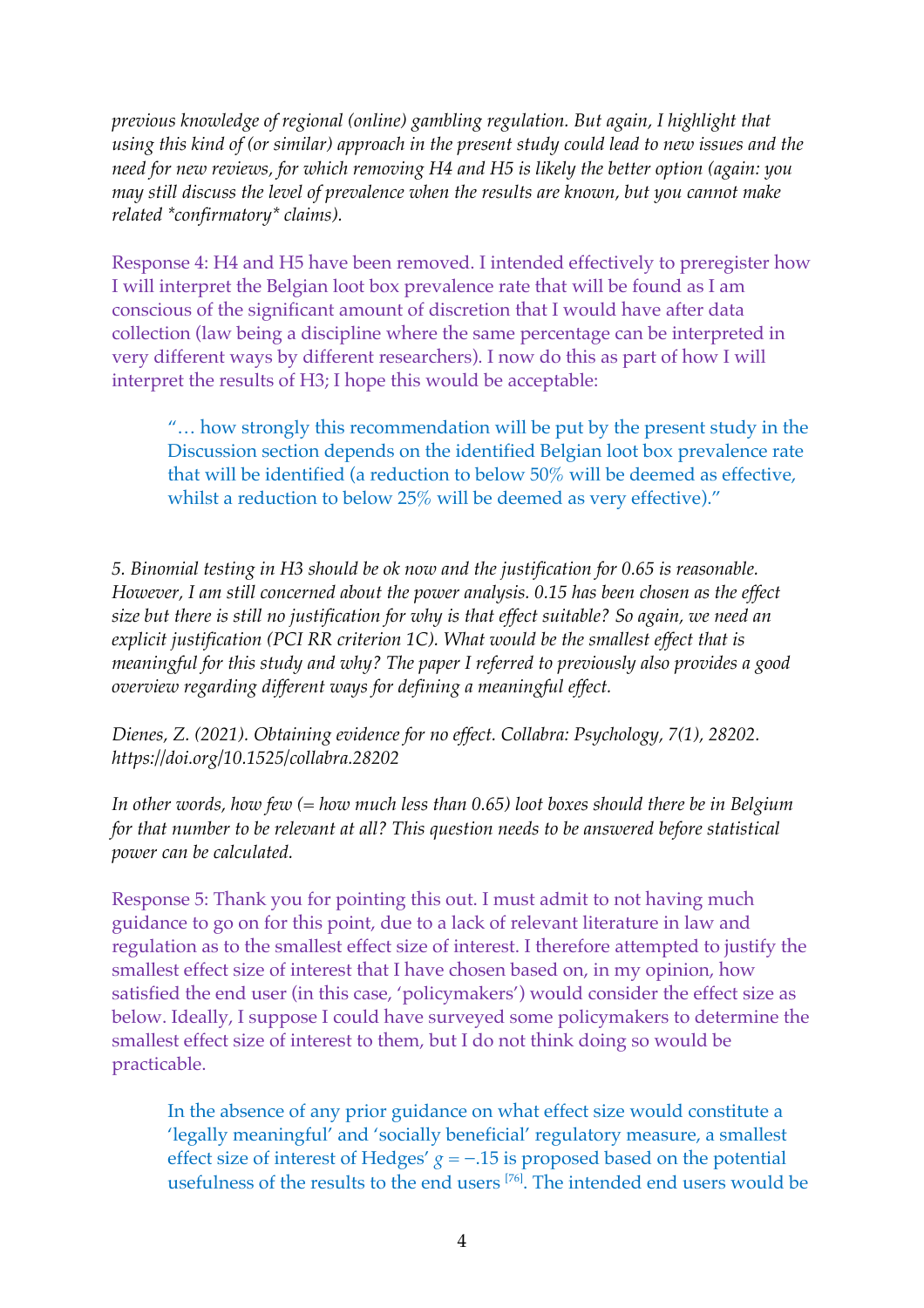the policymakers in other countries who might be considering taking the same regulatory action that Belgium has already taken: importantly, besides the Belgian Gaming Commission having issued its interpretation of Belgian gambling law and thereby threatened criminal prosecution of non-compliant companies implementing paid loot boxes, little else appears to have been done by the Belgian Gaming Commission in terms of enforcement; therefore, thus far, the costs that have been incurred by Belgium in its attempt to regulate loot boxes have been relatively low. Accordingly, realistic policymakers seeking to expend a similarly low amount of resources to regulate loot boxes would likely not expect a particularly high reduction to loot box prevalence in Belgium (*e.g.*, for the loot box prevalence rate to be reduced by at least 50 percentage points, *i.e.*, to 15.0% or lower). Nonetheless, these policymakers would likely still expect some perceivable reduction (*e.g.*, for the loot box prevalence rate to be reduced by at least 10 percentage points, *i.e.*, to 55.0% or lower) before being persuaded to emulate the Belgian ban, considering that some regulatory costs have been incurred by Belgium and that Belgian consumers have been given the (potentially incorrect) impression that loot boxes have been effectively eliminated from the market. Recognising that some policymakers might be more hesitant to restrict players' freedom to purchase loot boxes and video game companies' commercial interests and therefore be more cautious when relying on the results (*e.g.*, they might view a reduction of 10 percentage points or less as being insufficiently persuasive), it is proposed, conservatively, that the vast majority of policymakers would likely consider a reduction of at least 15 percentage points (*i.e.*, for the loot box prevalence rate to be 50.0% or lower) as demonstrating the effectiveness of Belgium's loot box ban (as implemented in its relatively low-cost manner) and be persuaded to potentially emulate the Belgian regulatory actions in their own countries.

*6. Still related to H3, there seem to be 2-sided and 1-sided tests, both, carried out for no reason. Please delete the 1-sided tests, which are duplicates.*

*7. Regarding RQ1 and RQ2, I would suggest combining them along the following lines: "Has the Belgian ban succeeded in eliminating paid loot boxes from mobile games?" You can answer this RQ via both H1 and H2.* 

*8. Regarding RQ3, I would suggest simplifying it along the lines "Has the Belgian ban on paid loot boxes been effective?" This is what you test with H3.* 

*9. If you remove H4 and H5, you can also remove RQ4. Of course, the results will still include the prevalence rate, so scholars can speculate about the exact effectiveness of the ban post hoc. RQ5 is good.*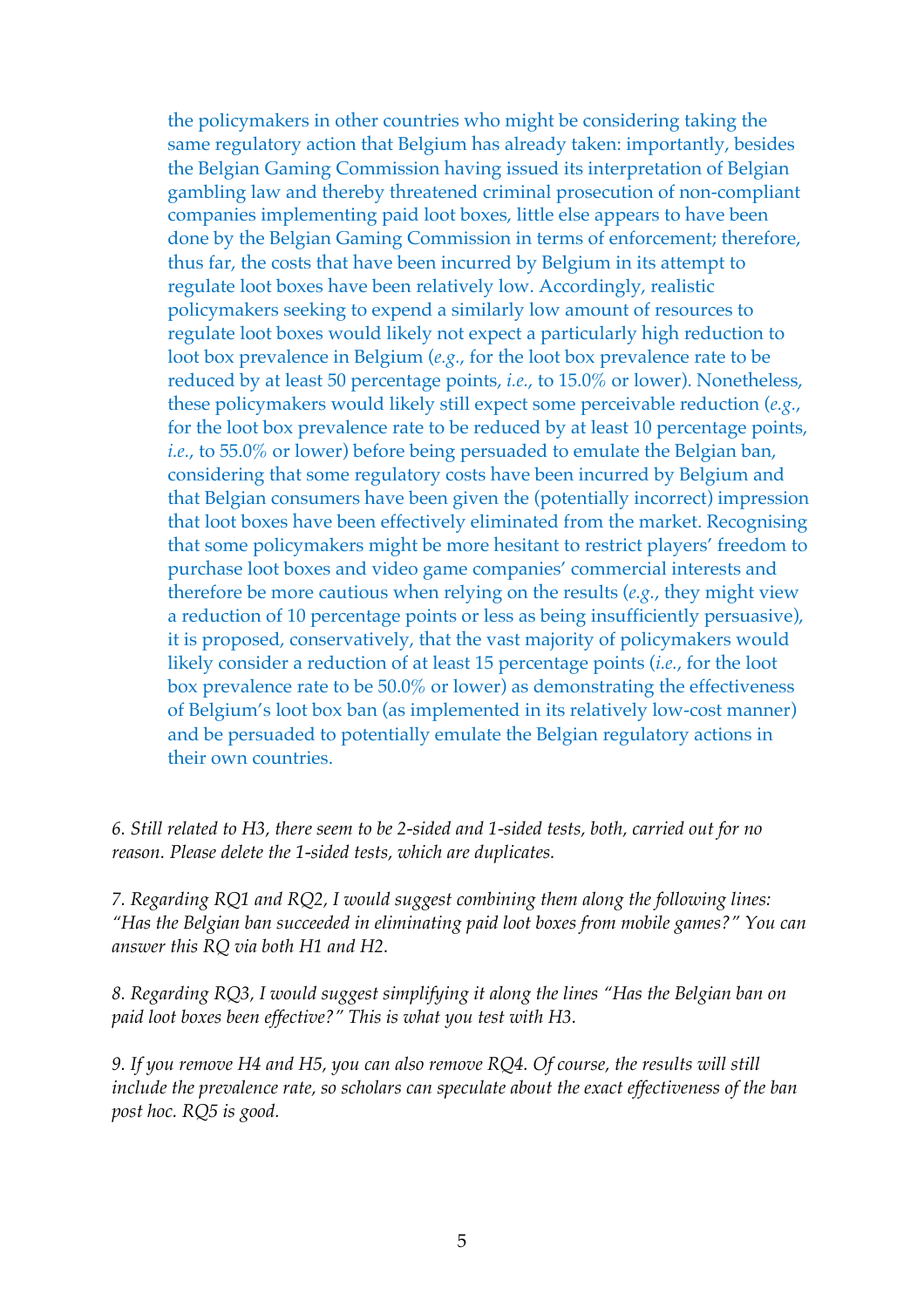Response 6: These changes (regarding Comments 6–9) have been made as recommended. Thank you for pointing these out, and I apologise for the need for such basic issues to be identified.

*10. … going briefly back to the hypotheses, with error control now in H1 and H2, you have rephrased them as "More than two…" Please note that hypotheses are not statistical statements, but they apply to the world in general. Essentially, we're expecting the absence of loot boxes, and error control only reflects our awareness that testing and methods aren't prefect. So, the hypotheses can well be "The highest-grossing iPhone games in Belgium do not contain paid loot boxes" -- and this will be accepted even if 1 or 2 do contain loot boxes, but only because we acknowledge the possibility of error in analysis/methods (alternatively you can include the justification directly inside the hypothesis, as exemplified in #1)*

Response 7: I have changed this back to 'none' of the games.

*11. The above applies to H3 as well. I would suggest following Macey's suggested wording with the necessary modification: "Of the highest-grossing iPhone games, fewer will contain paid loot boxes in Belgium than in countries that have not banned loot boxes."*

Response 8: This suggested change has been adopted.

*12. If you wish, H6 could also be clarified more (but this is optional, as it's not making explicit statistical statements): "Games known to contain paid loot boxes will continue to offer them for sale even when the phone is within geographical and jurisdictional Belgium."*

Response 9: H6 (now H4) has been changed to:

"Hypothesis 4: UK iPhone games known to contain paid loot boxes will continue to offer them for sale even when the phone is within geographical and jurisdictional Belgium."

*13. Following the above, it is also not clear what outcome will corroborate H6 (or null). E.g., if one game continues to offer loot boxes but 2 games do not, what would be the conclusion? The criteria for interpreting the results for a hypothesis must always be clear.*

Response 10: I now set this out as follows:

"… Hypothesis 4 will be accepted, if loot box purchase is possible within one or more of the games using any of the abovementioned methods. The interpretation will be that the law can be easily circumvented by dedicated players; the Belgian Gaming Commission should therefore consider ways to force video game companies to better enforce compliance with the law.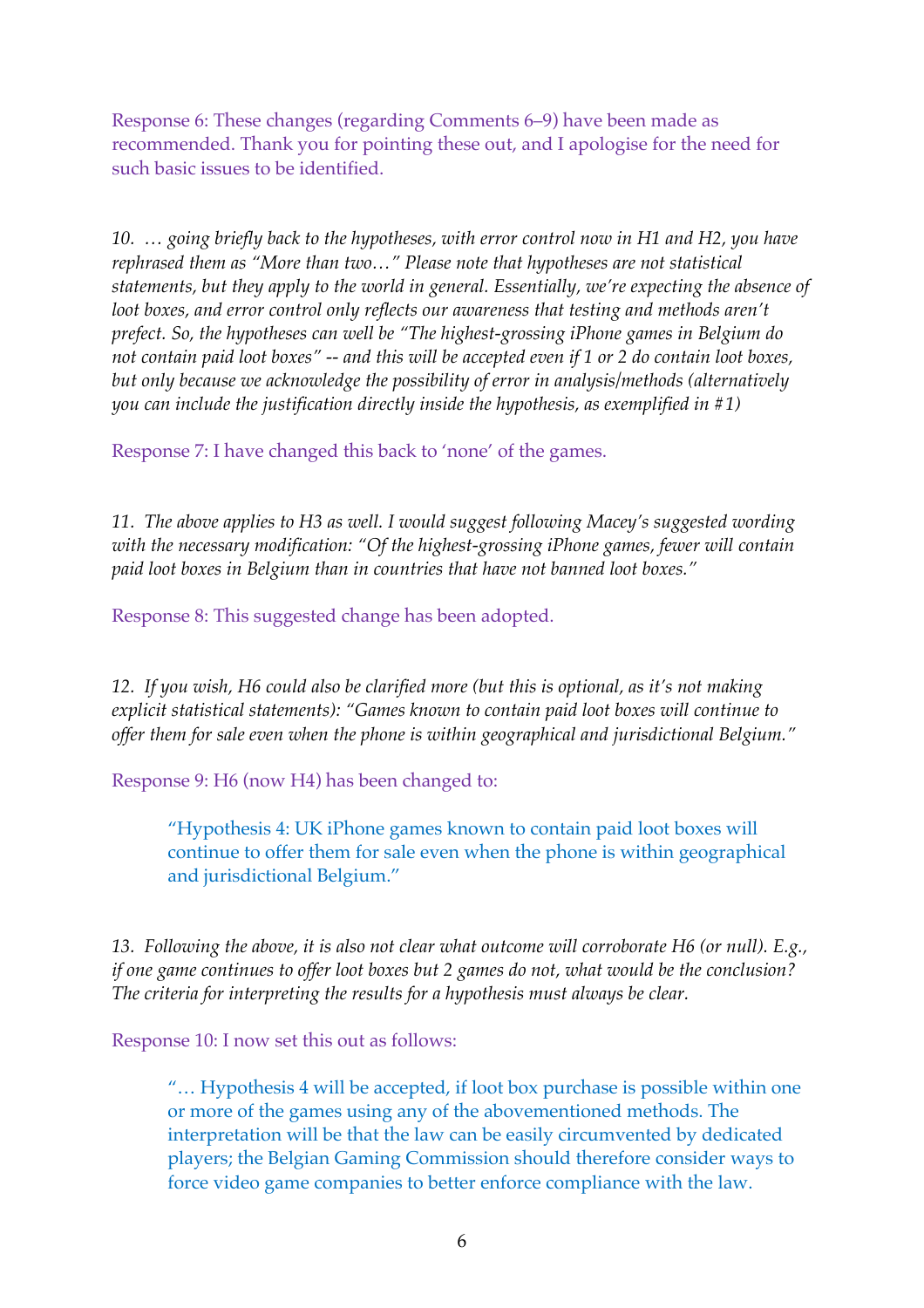However, if loot box purchase is not possible within one or more of the games using any of the abovementioned methods, the interpretation is that the law could not be circumvented in the simple ways that have been attempted, although other potential circumventions remain untested and possible. The present study will conclude that companies might have taken *some* technological measures to prevent circumventions of the Belgian ban, although further evidence would be required to confirm this (*e.g.*, contacting the relevant company to request for confirmation of the compliance actions that have been taken)."

*A few smaller notes/suggestions, which may be considered.*

*- On page 2 it reads: "there are two types of loot boxes" --> perhaps rephrase into "loot boxes can be divided in two types" (because there are dozens of different types of loot boxes)*

Response 11: This has been changed as suggested.

*- On page 3 it reads: "and therefore does not possess real-world monetary value" --> consider specifying e.g., "direct real-world monetary value" (because accounts can still be sold onward, right?)*

Response 12: It is factually correct that user accounts can always be sold (although doing so would almost always contrary to the End User Licensing Agreement). I have added 'direct' to before 'real-world monetary value.'

*- It reads that "The following hypotheses will be preregistered at <[OSF registry link]>" but since this is an RR, you don't need to separately register hypotheses.*

Response 13: Of course. This has been removed.

*- On page 11 it reads: "A 'paid loot box' will be defined as being either an Embedded-Isolated random reward mechanism or an Embedded-Embedded random reward mechanism" --> please explain to the reader what these concepts mean*

Response 14: These two concepts are now defined as follows:

"A 'paid loot box' will be defined as being either an Embedded-Isolated random reward mechanism (which are video game mechanics that players must pay real-world money to activate and which provide randomised rewards that do not possess direct real-world monetary value) or an Embedded-Embedded random reward mechanism (whose activation also must be paid for by players with real-world money but which do provide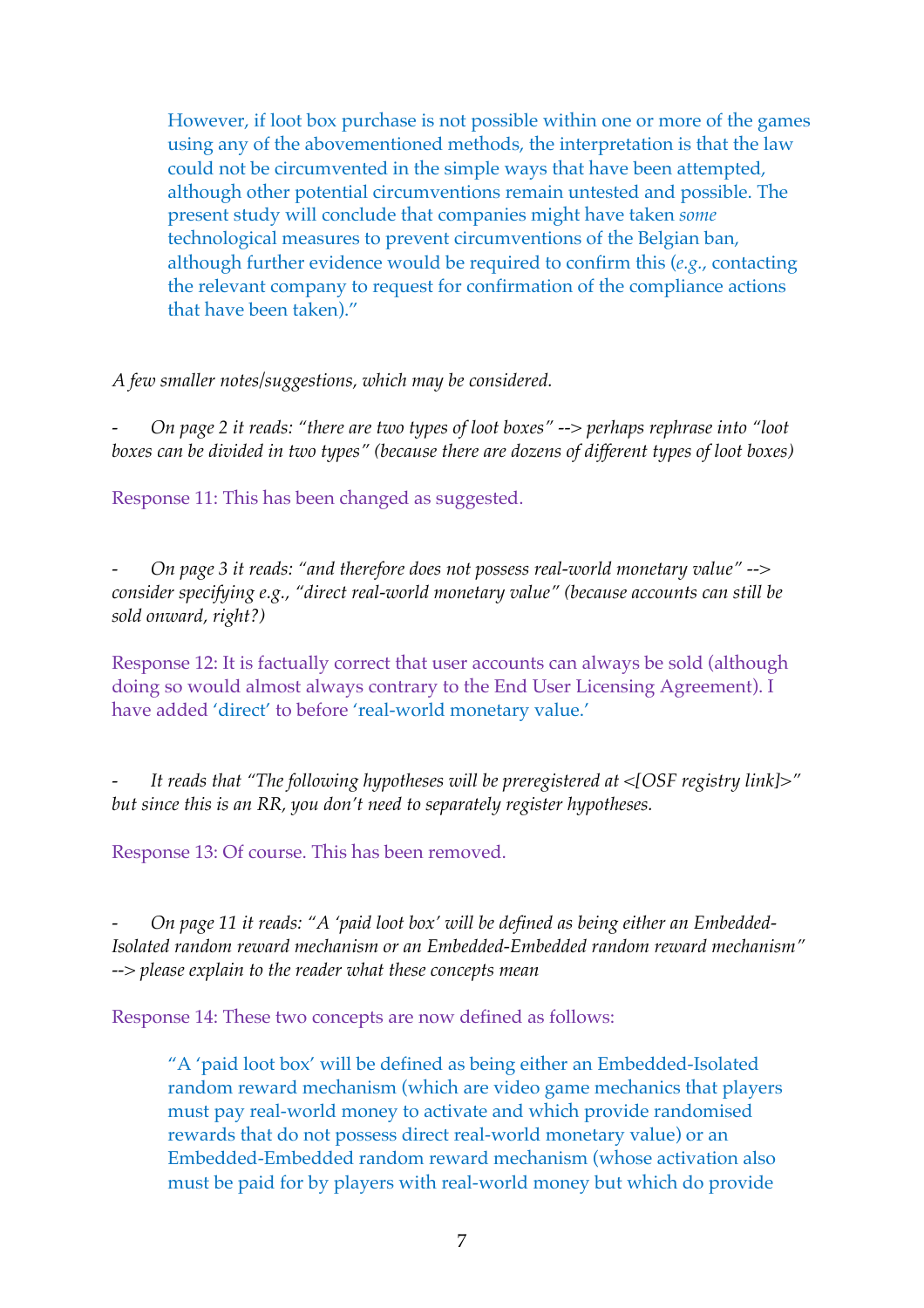randomised rewards that possess direct real-world monetary value), as defined by Nielsen & Grabarczyk (2019)<sup>[7]</sup>."

*- On page 11 it reads: "95.4% of games were coded through gameplay and only 4.6% of games had to be coded through internet browsing." Does this refer to games or games with loot boxes? As the % of how many games in general must be coded via internet depends on the prevalence rate (e.g., with 0.5 prevalence one would need to code 50% of data with internet), the % of loot boxes found would be more informative.*

Response 15: This did refer to all video games studied. I have changed this to the alternative framing that has been suggested: X% of loot boxes were found through gameplay, whilst  $X\%$  of loot boxes were identified through internet browsing.

"Secondly, in the most recent loot box prevalence research of Xiao et al. (2021), of the 77 games amongst the 100 highest-grossing UK games that were found to contain loot boxes, 73 games' loot boxes were identified through gameplay (94.8%), whilst only 4 games' were determined through internet browsing (5.2%), so the potential bias caused by coding games that must be coded through internet browsing as not containing loot boxes would be very minor  $[5]'$ .

*- On page 15, I would still suggest removing the following sentence: "… and conclude that the Belgian measure was likely ineffective." Already the anecdotal evidence cited in the manuscript shows that the ban has had some effect (= some companies adjusted their design), so it feels wrong to conclude that the measure was likely ineffective, unless direct evidence is found (and justified what effectiveness would be). The section reads very well otherwise, so I suggest just dropping this sentence.* 

Response 16: I take Dr Karhulahti's point. I have deleted '… was likely ineffective and…' I hope this resolves this issue.

*I hope this feedback is helpful and I believe we are very close to IPA after the above revisions have been implemented. Please let me know if any of the comments are unclear -- I will be happy to clarify.*

Response 17: These feedbacks have been incredibly helpful. Thank you very much.

*- Veli-Matti Karhulahti*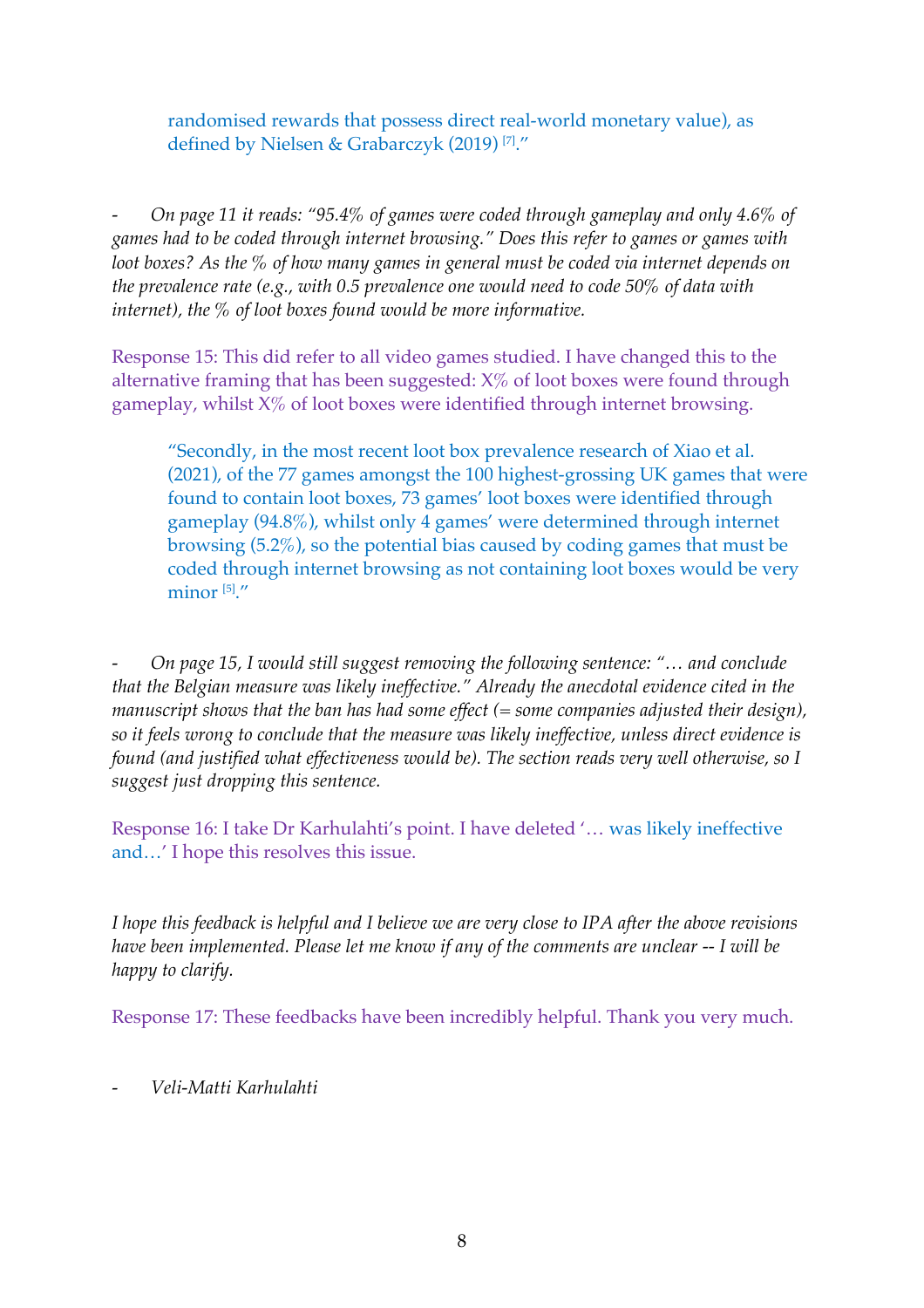## -- **Review 1 by Dr Andrew Moshirnia**

*I would like to thank Mr. Xiao for his revisions. My concerns have been addressed and I reiterate my recommendation of the piece.* 

*The Dutch reversal is an interesting addition and might we worth investigation if firms perceive uncertainty in the law and the likelihood of leniety based on that uncertainty.* 

*The Minecraft and Roblox discussion is necessary and well addressed. Of course it opens a whole new line of inquiry (merging modding/playbour with loot-box/consumer protection), but one outside the scope of the current experiment.* 

## -- **Review 2 by Dr Jason Chin**

*I enjoyed reading the response of the author and the other reviewers' reviews. The author responded satisfactorially to all my comments and questions.* 

*There were methological issues I missed in my initial review due to my lack of knowledge about the subject matter (e.g., the third party involment issue). I am happy to leave it to the editor, reviewers, and author to work out those details.*

*I always sig my reviews,*

*Jason Chin (ORCID: 0000-0002-6573-2670)*

*Reviewed by Joseph Macey, 24 Mar 2022 12:29*

## -- **Review 3 by Dr Joseph Macey**

*I thank the author for their comprehensive response to the comments of myself and the other reviewers, I believe all points have been addressed and am happy to accept the revised submission.*

*A small note, in their response to my 2nd point, the author queried as to whether further action is required:*

*"For transparency, I would be happy to add that "I have argued elsewhere…" before the section on overregulation (i.e., immediately following the section quoted above), if Dr Macey may think that would improve the fair presentation of the arguments."*